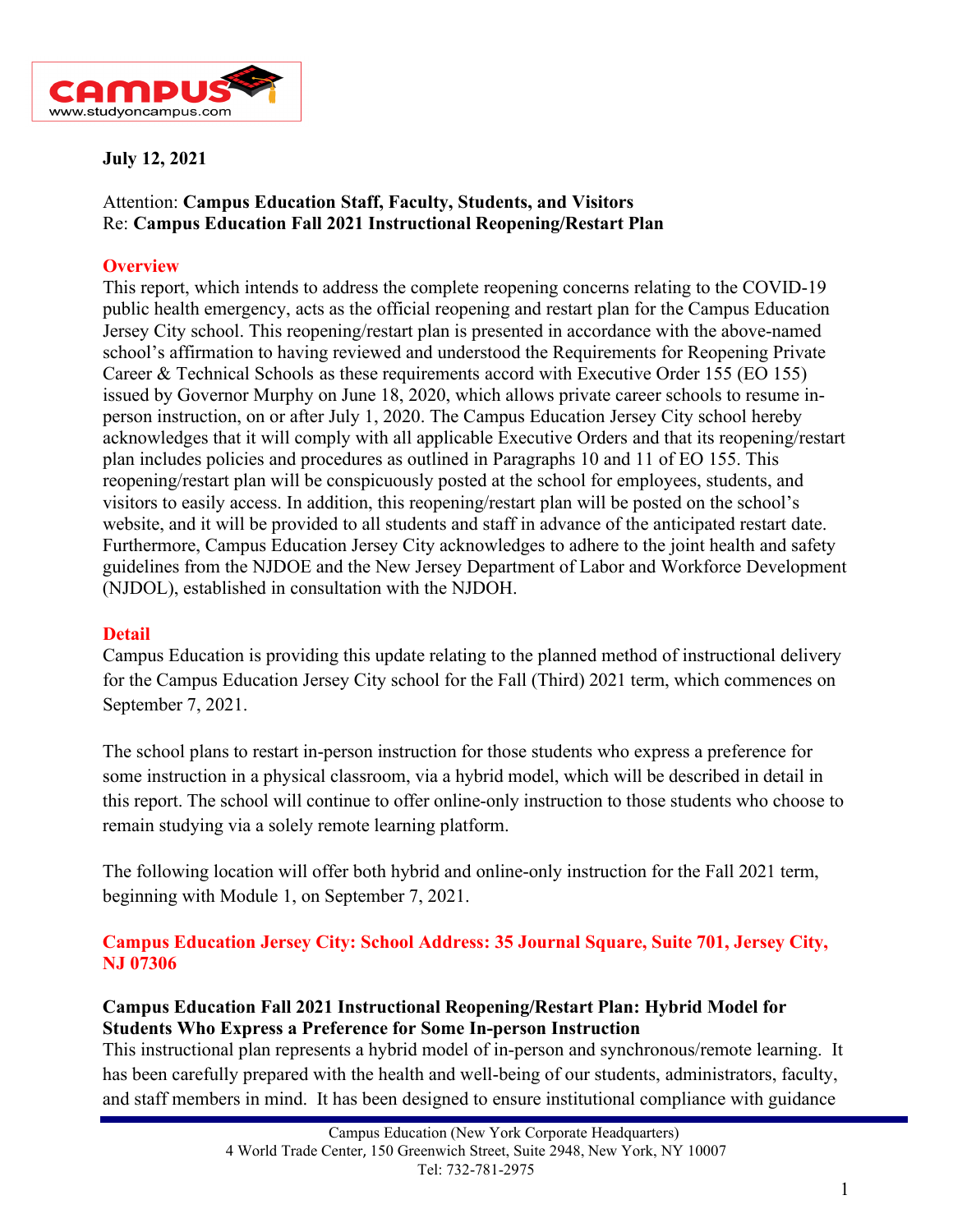

from the following agencies (from which we have directly drawn the safety measures outlined in the plan):

- Occupational Safety and Health Administration (OSHA)
- Centers for Disease Control and Prevention (CDC)
- New York State Education Department (NYSED)
- NYSED's Bureau of Proprietary School Supervision (BPSS)
- New York State Department of Health
- New Jersey Department of Education (NJDOE)
- New Jersey Department of Labor & Workforce Development (NJDOL)
- New Jersey Department of Health (NJDOH)
- New Jersey and New York Governors' Executive Orders
- The Commission on English Language Program Accreditation (CEA)
- The Student and Exchange Visitor Program (SEVP)

#### **Background**

Despite reverberations resulting from the COVID-19 pandemic, the Campus Education schools have managed to meet their professional, educational, contractual, and financial obligations to students, faculty, staff, and outside vendors. Student enrollment at each of the branches has remained stable, and most branch employees, including school directors, admissions staff, and faculty members, have been retained. The schools have continued to deliver exceptional instruction and services to students remotely via the school's current e-learning platform. By and large, the institution has enabled students to complete their coursework successfully and on schedule.

Based on the extensive feedback that we have received from surveys administered to students and branch personnel, as well as from guidance provided by the agencies noted above, Campus Education Jersey City has decided to offer a hybrid model of instruction for those students who express a preference for some in-person instruction for the Fall (Third) 2021 term, beginning with Module 1, on Tuesday, September 7, 2021.

## **Restart/Instructional Plan Design and Student, Faculty, Administrator & Staff Feedback**

In the past months, several surveys were administered at all the schools (Pandemic/E-learning Student Survey, Pandemic/E-teaching Faculty Survey, Pandemic/Admin E-services Survey).

Students, teachers, School Directors, ESL Coordinators, DSOs, registrars, admissions representatives, I.T. staff, and student services staff were all surveyed and asked to provide information on their experiences with the Coronavirus, e-learning/teaching, e-training/support, and online student services. We learned from the survey results that students, administrators, faculty, and staff members were generally not in favor of a hybrid model of instruction for the Fall 2021 term of studies. However, administrators, faculty, and staff members at the Jersey City branch were overwhelmingly in favor of offering a hybrid model of instruction for those students who expressed an interest in such a model. Therefore, the Campus Education leadership at this branch location has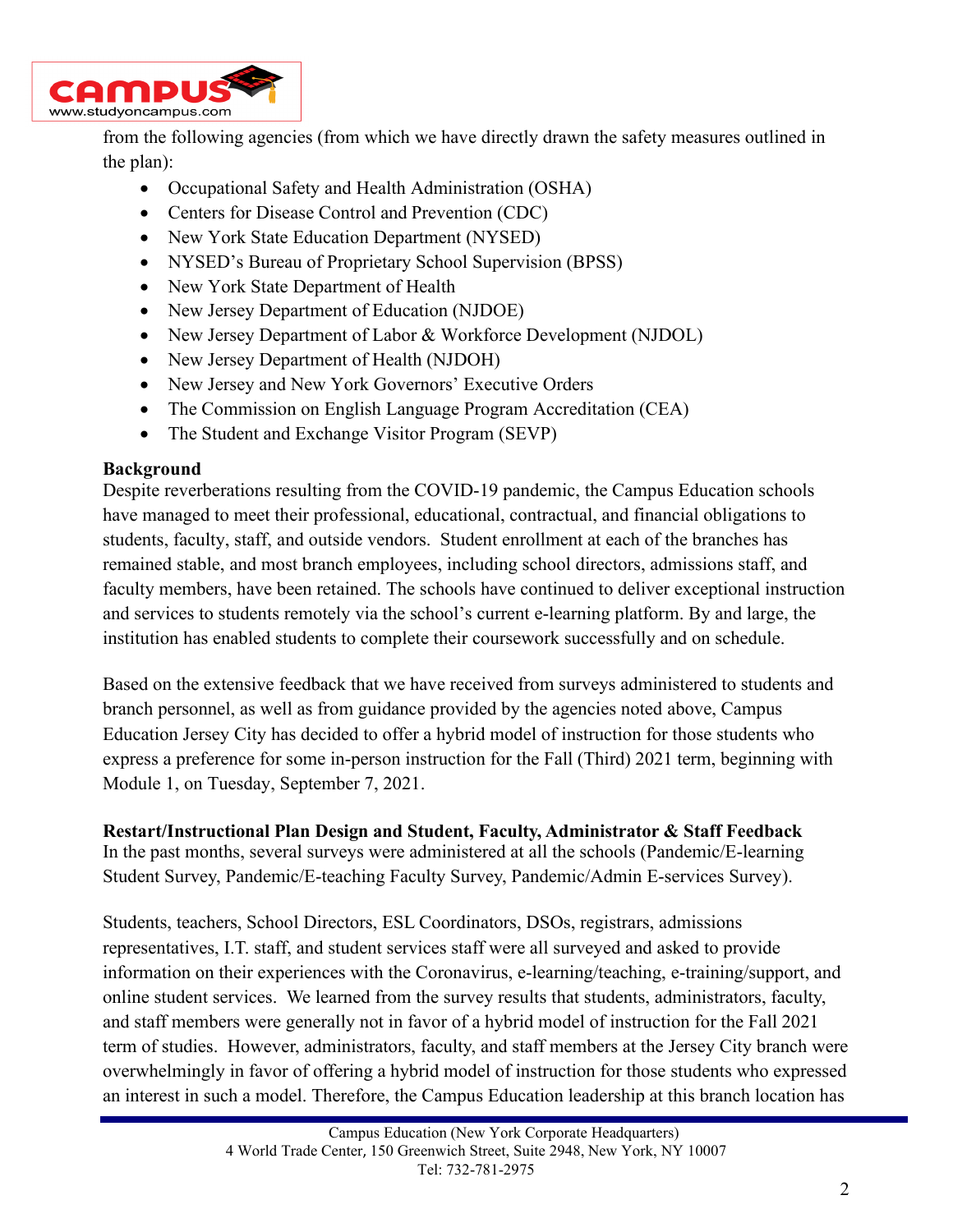

made the decision to adopt a hybrid model of instruction for the coming term for those students wishing to avail themselves of some in-person instruction.

## **Fall 2021 Term Instructional Plan: Hybrid Model: In-Person + Synchronous/Remote Learning**

Essentially, the Fall 2021 term hybrid instructional model will combine in-person with synchronous remote learning, allowing students to safely study in the physical classrooms for part of the week, while they study remotely from home for the rest of the week. Updated weekly class schedules will allow students enrolled in a hybrid class to alternate the days when they are physically present inside a classroom, which, depending on a given classroom's size and the total number of students enrolled in the class, will accommodate either one-half, one-third, one-fourth, or one-fifth of the students on the class roster for in-person instruction at a time (see assortment of possible schedules, via alphabetical cohort, below).

All Campus Education programs and levels will be taught (see below for details), and no changes will be made to course curricula, textbook-unit breakdowns, or assessment tools. The 2021 academic calendar and program module start/end dates will remain the same.

Instructors will be physically situated in their respective classrooms and teach both the students physically present within the classrooms along with the students joining the classes remotely (though synchronously) from home. Each class will continue to run for 20 hours per week.

All classrooms will be set up with the technology required for teachers to deliver remote instruction (see details below). They will be fitted with student desks based on individual classroom size, and student desks will be spaced six feet apart within each classroom so that physical distancing may be enforced. All staff, faculty, and students will be required to wear cloth face coverings and/or plexiglass face shields (except where doing so would inhibit a person's health). And classrooms will be cleaned and disinfected after each usage.

## **Fall 2021 Instructional Plan: Hybrid Model: Course Offerings and Schedules**

**General English (Levels 1-5): Four Modules (16 weeks) Academic Preparation (Upper Intermediate): Four Modules (16 weeks) Academic Preparation (Advanced): Six Modules (24 weeks) TOEFL Preparation (Advanced): Four Modules (16 weeks)**

#### **New (Revised) Class Schedules for Hybrid Instruction**

The Campus Education Jersey City branch will pair one of (or a combination of) the following revised class schedules with the school's Fall 2021 program offerings, which, depending on the schedule, will allow for one-half, one-third, one-fourth, or one-fifth of the students enrolled in a given class to study physically/in-person within a given classroom at a time. The remaining time, students will study remotely from home. These schedules are not one-size-fits-all, as classroom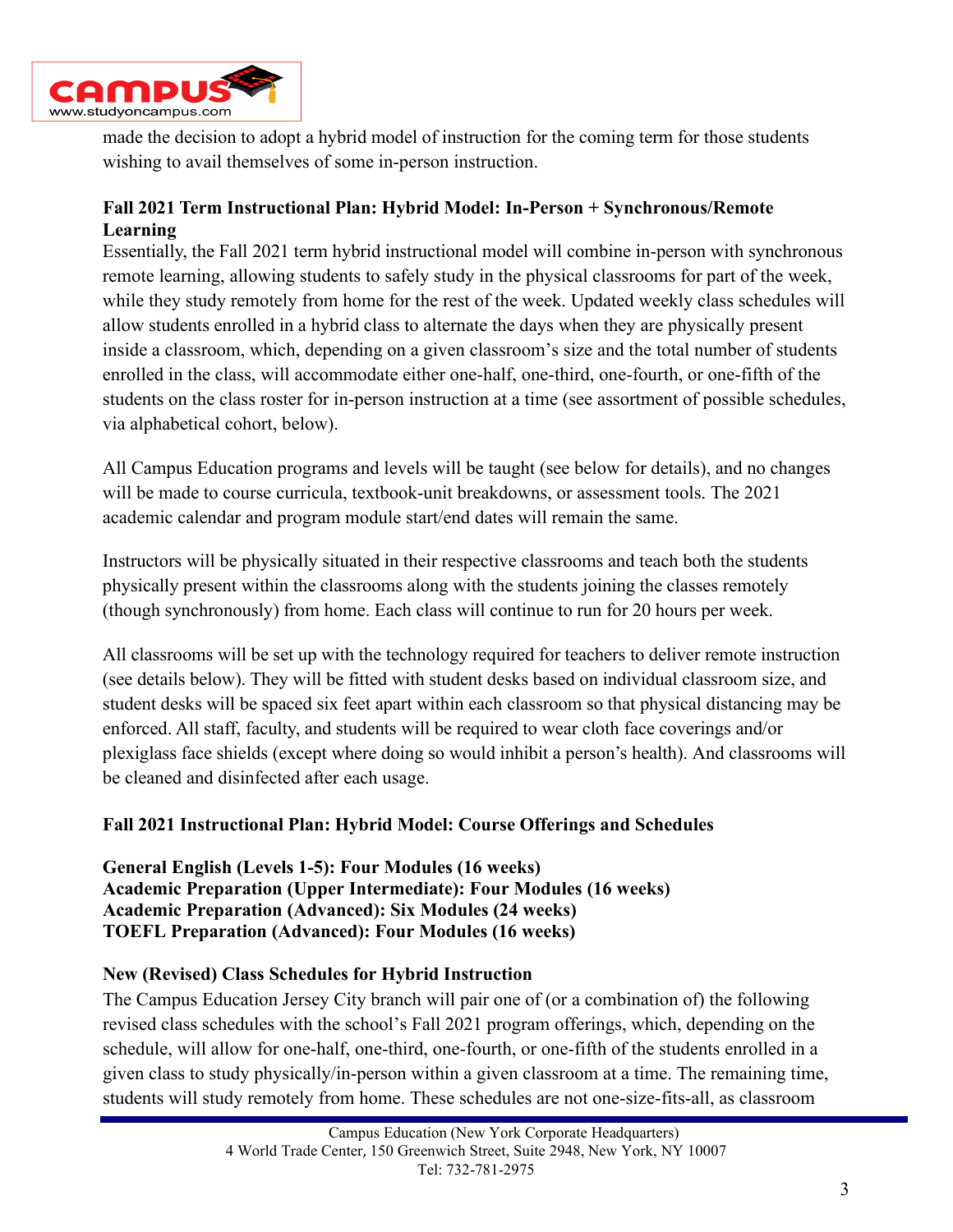

sizes vary, as does the number of students enrolled in each class. Consequently, the schedules selected by the School Director will be based on classroom size and the number of students enrolled in a class. Schedules may also change over the course of the term depending on student enrollment numbers. For example, depending on the number of students who enroll in a hybrid class over the course of the Fall 2021 term, the schedule for that hybrid class may change from onehalf to one-third in-person instruction.

Please refer to the class schedules below. (Class start/end-time hours will vary and be determined to accommodate students' scheduling preferences.)

#### **Remote (synchronous) + one-half/one-third/one-fourth/one-fifth in-person instruction**

**Schedule: AM (one-half in-person class time)**

| <b>Student</b><br><b>Groups</b> |                                    |                            |                                    |                            |     |            |            |
|---------------------------------|------------------------------------|----------------------------|------------------------------------|----------------------------|-----|------------|------------|
|                                 | <b>Mon</b>                         | <b>Tues</b>                | <b>Wed</b>                         | <b>Thurs</b>               | Fri | <b>Sat</b> | <b>Sun</b> |
|                                 |                                    |                            |                                    |                            |     |            |            |
| A                               | <b>In-person:</b><br><b>5 hrs.</b> | <b>Remote:</b><br>$5$ hrs. | <b>In-person:</b><br><b>5 hrs.</b> | <b>Remote:</b><br>$5$ hrs. |     |            |            |
|                                 |                                    |                            |                                    |                            |     |            |            |
| B                               | <b>Remote:</b>                     | In-person:                 | <b>Remote:</b>                     | <b>In-person:</b>          |     |            |            |
|                                 | <b>5 hrs.</b>                      | <b>5 hrs.</b>              | <b>5 hrs.</b>                      | <b>5 hrs.</b>              |     |            |            |

#### **Schedule: Mon/Wed Eve + Sat (one-half in-person class time)**

| <b>Student</b><br><b>Groups</b> |                   |             |                |              |     |                |            |
|---------------------------------|-------------------|-------------|----------------|--------------|-----|----------------|------------|
|                                 | <b>Mon</b>        | <b>Tues</b> | <b>Wed</b>     | <b>Thurs</b> | Fri | <b>Sat</b>     | <b>Sun</b> |
|                                 |                   |             |                |              |     |                |            |
| A                               | <b>In-person:</b> |             | In-person:     |              |     | <b>Remote:</b> |            |
|                                 | <b>5 hrs.</b>     |             | <b>5 hrs.</b>  |              |     | 10 hrs.        |            |
|                                 |                   |             |                |              |     |                |            |
| B                               | <b>Remote:</b>    |             | <b>Remote:</b> |              |     | In-            |            |
|                                 | <b>5 hrs.</b>     |             | $5$ hrs.       |              |     | person:        |            |
|                                 |                   |             |                |              |     | 10 hrs.        |            |

**Schedule: Tues/Thurs Eve + Fri (one-half in-person class time)**

| <b>Student</b><br><b>Groups</b> |            |                             |            |                                 |                                  |            |            |
|---------------------------------|------------|-----------------------------|------------|---------------------------------|----------------------------------|------------|------------|
|                                 | <b>Mon</b> | <b>Tues</b>                 | <b>Wed</b> | <b>Thurs</b>                    | Fri                              | <b>Sat</b> | <b>Sun</b> |
|                                 |            |                             |            |                                 |                                  |            |            |
| A                               |            | In-person:<br><b>5 hrs.</b> |            | In-person:<br><b>5 hrs.</b>     | <b>Remote:</b><br><b>10 hrs.</b> |            |            |
|                                 |            |                             |            |                                 |                                  |            |            |
| B                               |            | <b>Remote:</b><br>5 hrs.    |            | <b>Remote:</b><br><b>5 hrs.</b> | $In-$                            |            |            |
|                                 |            |                             |            |                                 | person:<br><b>10 hrs.</b>        |            |            |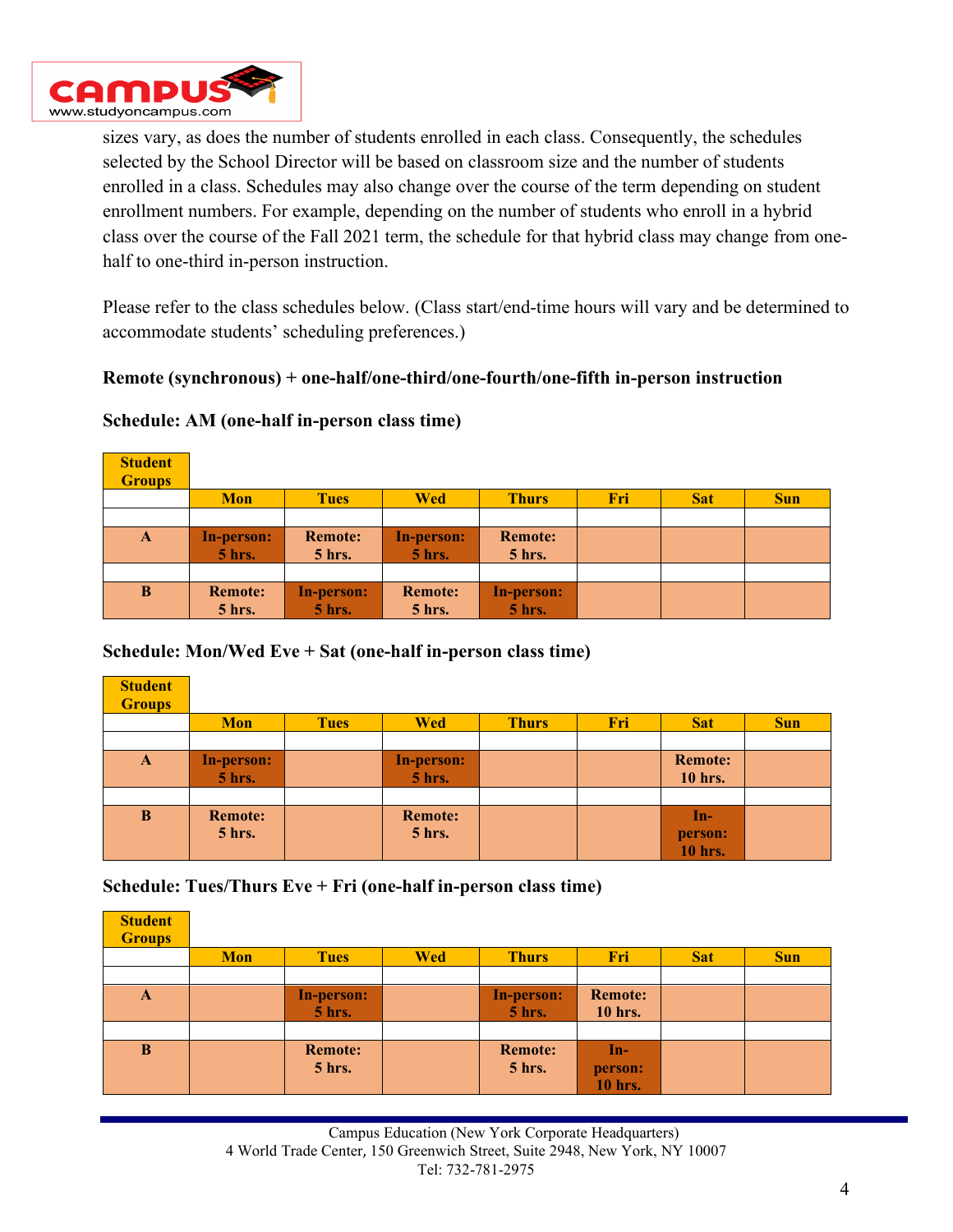

## **Schedule: AM (one-third in-person class time)**

| <b>Student</b> |                   |                |                   |                |     |            |            |
|----------------|-------------------|----------------|-------------------|----------------|-----|------------|------------|
| <b>Groups</b>  |                   |                |                   |                |     |            |            |
|                | <b>Mon</b>        | <b>Tues</b>    | <b>Wed</b>        | <b>Thurs</b>   | Fri | <b>Sat</b> | <b>Sun</b> |
|                |                   |                |                   |                |     |            |            |
| $\mathbf{A}$   | <b>In-person:</b> | <b>Remote:</b> | <b>Remote:</b>    | <b>Remote:</b> |     |            |            |
|                | 6 hrs.            | 6 hrs.         | 6 hrs.            | $2$ hrs.       |     |            |            |
|                |                   |                |                   |                |     |            |            |
| $\bf{B}$       | <b>Remote:</b>    | In-person:     | <b>Remote:</b>    | <b>Remote:</b> |     |            |            |
|                | 6 hrs.            | 6 hrs.         | 6 hrs.            | $2$ hrs.       |     |            |            |
|                |                   |                |                   |                |     |            |            |
| $\mathbf C$    | <b>Remote:</b>    | <b>Remote:</b> | <b>In-person:</b> | <b>Remote:</b> |     |            |            |
|                | 6 hrs.            | 6 hrs.         | 6 hrs.            | $2$ hrs.       |     |            |            |

#### **Schedule: Mon/Wed Eve + Sat (one-third in-person class time)**

| <b>Student</b><br><b>Groups</b> |                                 |             |                                 |              |     |                            |            |
|---------------------------------|---------------------------------|-------------|---------------------------------|--------------|-----|----------------------------|------------|
|                                 | <b>Mon</b>                      | <b>Tues</b> | <b>Wed</b>                      | <b>Thurs</b> | Fri | <b>Sat</b>                 | <b>Sun</b> |
|                                 |                                 |             |                                 |              |     |                            |            |
| $\mathbf{A}$                    | In-person:<br><b>7 hrs.</b>     |             | <b>Remote:</b><br><b>7 hrs.</b> |              |     | <b>Remote:</b><br>6 hrs.   |            |
|                                 |                                 |             |                                 |              |     |                            |            |
| B                               | <b>Remote:</b><br><b>7 hrs.</b> |             | <b>In-person:</b><br>7 hrs.     |              |     | <b>Remote:</b><br>6 hrs.   |            |
|                                 |                                 |             |                                 |              |     |                            |            |
| $\mathbf C$                     | <b>Remote:</b><br><b>7 hrs.</b> |             | <b>Remote:</b><br>6 hrs.        |              |     | $In-$<br>person:<br>7 hrs. |            |

# **Schedule: Tues/Thurs Eve + Fri (one-third in-person class time)**

| <b>Student</b><br><b>Groups</b> |            |                                 |            |                                 |                                  |            |            |
|---------------------------------|------------|---------------------------------|------------|---------------------------------|----------------------------------|------------|------------|
|                                 | <b>Mon</b> | <b>Tues</b>                     | <b>Wed</b> | <b>Thurs</b>                    | Fri                              | <b>Sat</b> | <b>Sun</b> |
|                                 |            |                                 |            |                                 |                                  |            |            |
| $\mathbf{A}$                    |            | In-person:<br>$7$ hrs.          |            | <b>Remote:</b><br><b>7 hrs.</b> | <b>Remote:</b><br>6 hrs.         |            |            |
|                                 |            |                                 |            |                                 |                                  |            |            |
| B                               |            | <b>Remote:</b><br><b>7 hrs.</b> |            | <b>In-person:</b><br>$7$ hrs.   | <b>Remote:</b><br>6 hrs.         |            |            |
|                                 |            |                                 |            |                                 |                                  |            |            |
| $\mathbf C$                     |            | <b>Remote:</b><br><b>7 hrs.</b> |            | <b>Remote:</b><br>6 hrs.        | <b>An-7</b><br>person:<br>7 hrs. |            |            |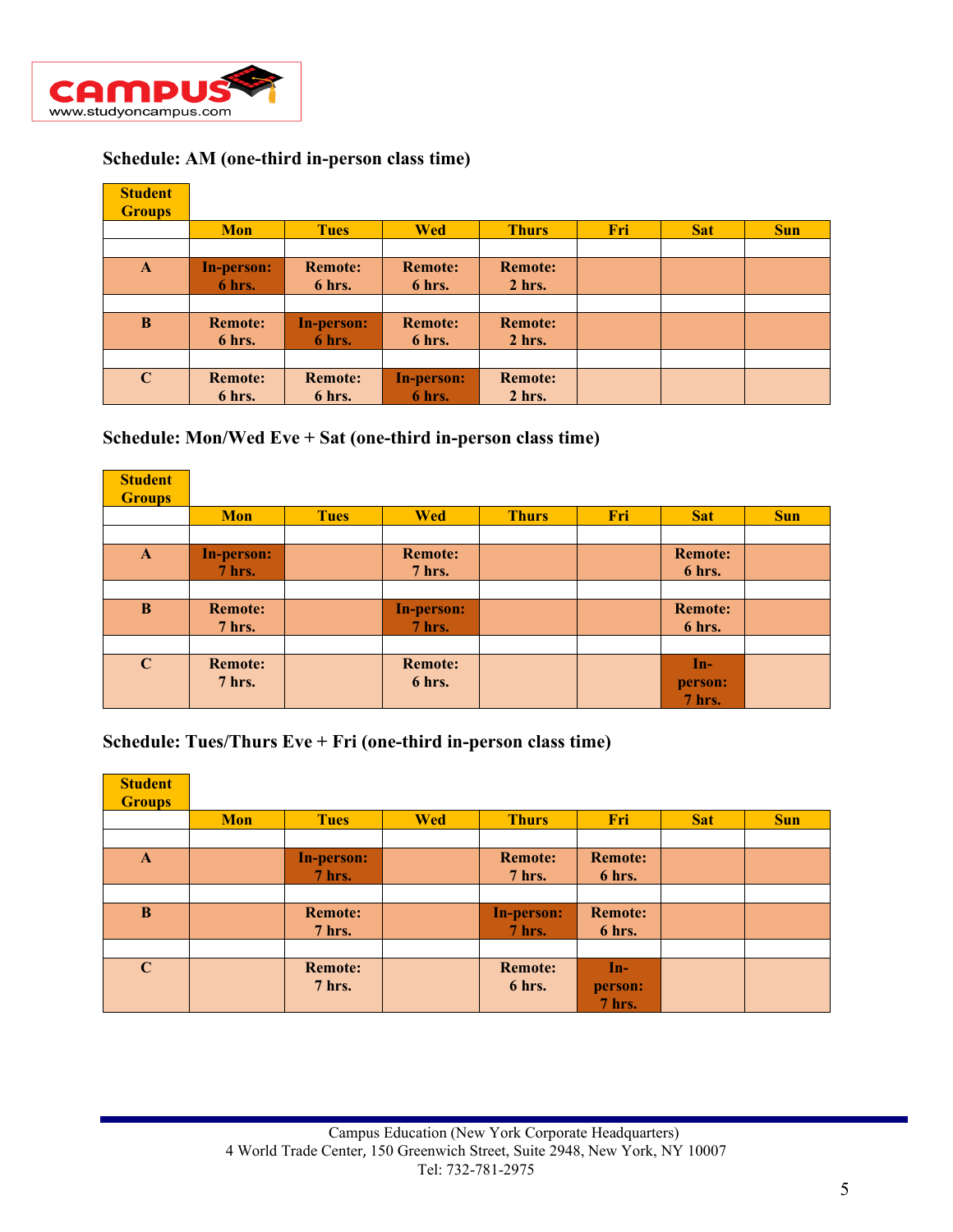

## **Schedule: AM (one -fourth in-person class time)**

| <b>Student</b><br><b>Groups</b> |                                 |                                 |                                 |                                 |     |            |            |
|---------------------------------|---------------------------------|---------------------------------|---------------------------------|---------------------------------|-----|------------|------------|
|                                 | Mon                             | <b>Tues</b>                     | <b>Wed</b>                      | <b>Thurs</b>                    | Fri | <b>Sat</b> | <b>Sun</b> |
|                                 |                                 |                                 |                                 |                                 |     |            |            |
| $\mathbf{A}$                    | In-person:<br><b>5 hrs.</b>     | <b>Remote:</b><br><b>5 hrs.</b> | <b>Remote:</b><br><b>5 hrs.</b> | <b>Remote:</b><br><b>5 hrs.</b> |     |            |            |
|                                 |                                 |                                 |                                 |                                 |     |            |            |
| B                               | <b>Remote:</b><br>$5$ hrs.      | In-person:<br>$5$ hrs.          | <b>Remote:</b><br>$5$ hrs.      | <b>Remote:</b><br>$5$ hrs.      |     |            |            |
|                                 |                                 |                                 |                                 |                                 |     |            |            |
| $\mathbf C$                     | <b>Remote:</b><br><b>5 hrs.</b> | <b>Remote:</b><br>$5$ hrs.      | In-person:<br><b>5 hrs.</b>     | <b>Remote:</b><br>$5$ hrs.      |     |            |            |
|                                 |                                 |                                 |                                 |                                 |     |            |            |
| D                               | <b>Remote:</b><br>$5$ hrs.      | <b>Remote:</b><br>$5$ hrs.      | <b>Remote:</b><br>$5$ hrs.      | In-person:<br>$5$ hrs.          |     |            |            |

**Schedule: Mon/Wed EVE + Sat. (one -fourth in-person class time)**

| <b>Student</b> |                |             |                |              |     |                |                |  |  |
|----------------|----------------|-------------|----------------|--------------|-----|----------------|----------------|--|--|
| <b>Groups</b>  |                |             |                |              |     |                |                |  |  |
|                | Mon            | <b>Tues</b> | Wed            | <b>Thurs</b> | Fri |                | <b>Sat</b>     |  |  |
|                |                |             |                |              |     |                |                |  |  |
| $\mathbf{A}$   | In-person:     |             | <b>Remote:</b> |              |     | <b>Remote:</b> |                |  |  |
|                | $5$ hrs.       |             | $5$ hrs.       |              |     | <b>10 hrs.</b> |                |  |  |
|                |                |             |                |              |     |                |                |  |  |
| B              | <b>Remote:</b> |             | In-person:     |              |     | <b>Remote:</b> |                |  |  |
|                | $5$ hrs.       |             | <b>5 hrs.</b>  |              |     | <b>10 hrs.</b> |                |  |  |
|                |                |             |                |              |     |                |                |  |  |
| $\mathbf C$    | <b>Remote:</b> |             | <b>Remote:</b> |              |     | In-person:     | <b>Remote:</b> |  |  |
|                | $5$ hrs.       |             | $5$ hrs.       |              |     | <b>5 hrs.</b>  | $5$ hrs.       |  |  |
|                |                |             |                |              |     |                |                |  |  |
| D              | <b>Remote:</b> |             | <b>Remote:</b> |              |     | <b>Remote:</b> | In-person:     |  |  |
|                | $5$ hrs.       |             | $5$ hrs.       |              |     | 5 hrs.         | $5$ hrs.       |  |  |

**Schedule: Tues/Thurs EVE + Fri. (one -fourth in-person class time)**

| <b>Student</b><br><b>Groups</b> |     |                                 |            |                                 |                            |                                   |  |            |
|---------------------------------|-----|---------------------------------|------------|---------------------------------|----------------------------|-----------------------------------|--|------------|
|                                 | Mon | <b>Tues</b>                     | <b>Wed</b> | <b>Thurs</b>                    |                            | Fri                               |  | <b>Sun</b> |
|                                 |     |                                 |            |                                 |                            |                                   |  |            |
| $\mathbf{A}$                    |     | In-person:<br>$5$ hrs.          |            | <b>Remote:</b><br>$5$ hrs.      | <b>Remote:</b><br>10 hrs.  |                                   |  |            |
|                                 |     |                                 |            |                                 |                            |                                   |  |            |
| $\bf{B}$                        |     | <b>Remote:</b><br><b>5 hrs.</b> |            | In-person:<br><b>5 hrs.</b>     | <b>Remote:</b><br>10 hrs.  |                                   |  |            |
|                                 |     |                                 |            |                                 |                            |                                   |  |            |
| $\mathbf C$                     |     | <b>Remote:</b><br><b>5 hrs.</b> |            | <b>Remote:</b><br>$5$ hrs.      | In-person:<br>5 hrs.       | <b>Remote:</b><br>$5$ hrs.        |  |            |
|                                 |     |                                 |            |                                 |                            |                                   |  |            |
| D                               |     | <b>Remote:</b><br><b>5 hrs.</b> |            | <b>Remote:</b><br><b>5 hrs.</b> | <b>Remote:</b><br>$5$ hrs. | $In-$<br>person:<br><b>5 hrs.</b> |  |            |

Campus Education (New York Corporate Headquarters) 4 World Trade Center, 150 Greenwich Street, Suite 2948, New York, NY 10007 Tel: 732-781-2975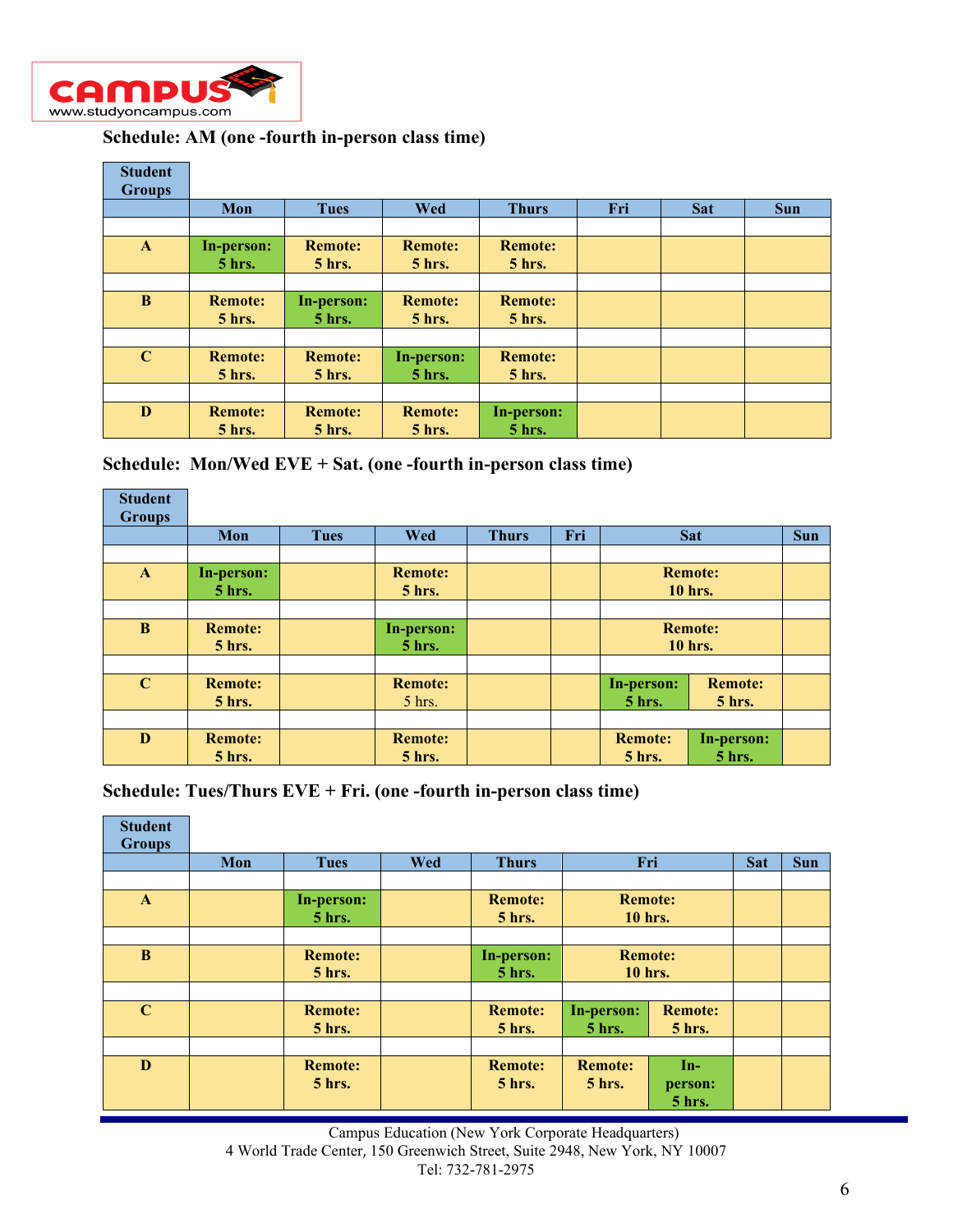

| <b>Student</b><br><b>Groups</b> |                          |                          |                          |                          |                            |            |            |
|---------------------------------|--------------------------|--------------------------|--------------------------|--------------------------|----------------------------|------------|------------|
|                                 | <b>Mon</b>               | <b>Tues</b>              | <b>Wed</b>               | <b>Thurs</b>             | Fri                        | <b>Sat</b> | <b>Sun</b> |
|                                 |                          |                          |                          |                          |                            |            |            |
| $\mathbf{A}$                    | In-person:<br>4 hrs.     | <b>Remote:</b><br>4 hrs. | <b>Remote:</b><br>4 hrs. | <b>Remote:</b><br>4 hrs. | <b>Remote:</b><br>4 hrs.   |            |            |
|                                 |                          |                          |                          |                          |                            |            |            |
| B                               | <b>Remote:</b><br>4 hrs. | In-person:<br>4 hrs.     | <b>Remote:</b><br>4 hrs. | <b>Remote:</b><br>4 hrs. | <b>Remote:</b><br>4 hrs.   |            |            |
|                                 |                          |                          |                          |                          |                            |            |            |
| $\mathbf C$                     | <b>Remote:</b><br>4 hrs. | <b>Remote:</b><br>4 hrs. | In-person:<br>4 hrs.     | <b>Remote:</b><br>4 hrs. | <b>Remote:</b><br>4 hrs.   |            |            |
|                                 |                          |                          |                          |                          |                            |            |            |
| D                               | <b>Remote:</b><br>4 hrs. | <b>Remote:</b><br>4 hrs. | <b>Remote:</b><br>4 hrs. | In-person:<br>4 hrs.     | <b>Remote:</b><br>4 hrs.   |            |            |
|                                 |                          |                          |                          |                          |                            |            |            |
| E                               | <b>Remote:</b><br>4 hrs. | <b>Remote:</b><br>4 hrs. | <b>Remote:</b><br>4 hrs. | <b>Remote:</b><br>4 hrs. | $In-$<br>person:<br>4 hrs. |            |            |

## **Schedule: PM (Afternoon) (one-fifth in-person class time)**

#### **Hybrid Model: Mode of Instruction and Classroom Setting**

The Campus Education Jersey City school will continue to use Google Classroom, Zoom online meeting platform, and Pearson applications for the remote portion of instruction. This will include engaging teacher-student interaction, video instruction, video and document upload & download, management of assignments and assignment due dates, management of student groups, submission of documents for review, class content, and record of attendance storage.

Each classroom will be equipped with a laptop computer with the computer's camera focused on the teacher and the class white board. Those students physically present in the classroom can use a combination of both paper-based and electronic materials, while students joining the class remotely will use solely electronic materials.

We stress that this remote portion of instruction is not the same as online instruction, for students cannot cover the class material at any time of the day based upon their preferences. There will be no asynchronous aspect to our hybrid model. All students, when studying remotely, will be studying at the same time as those students physically present inside a classroom, with the instructors delivering instruction to both groups at the same time. Each class will run based on a given class schedule, and the course material will be treated accordingly to that schedule. In short, all remote learning will be done synchronously with the teacher present. Only homework assignments will be completed outside of designated class meeting times.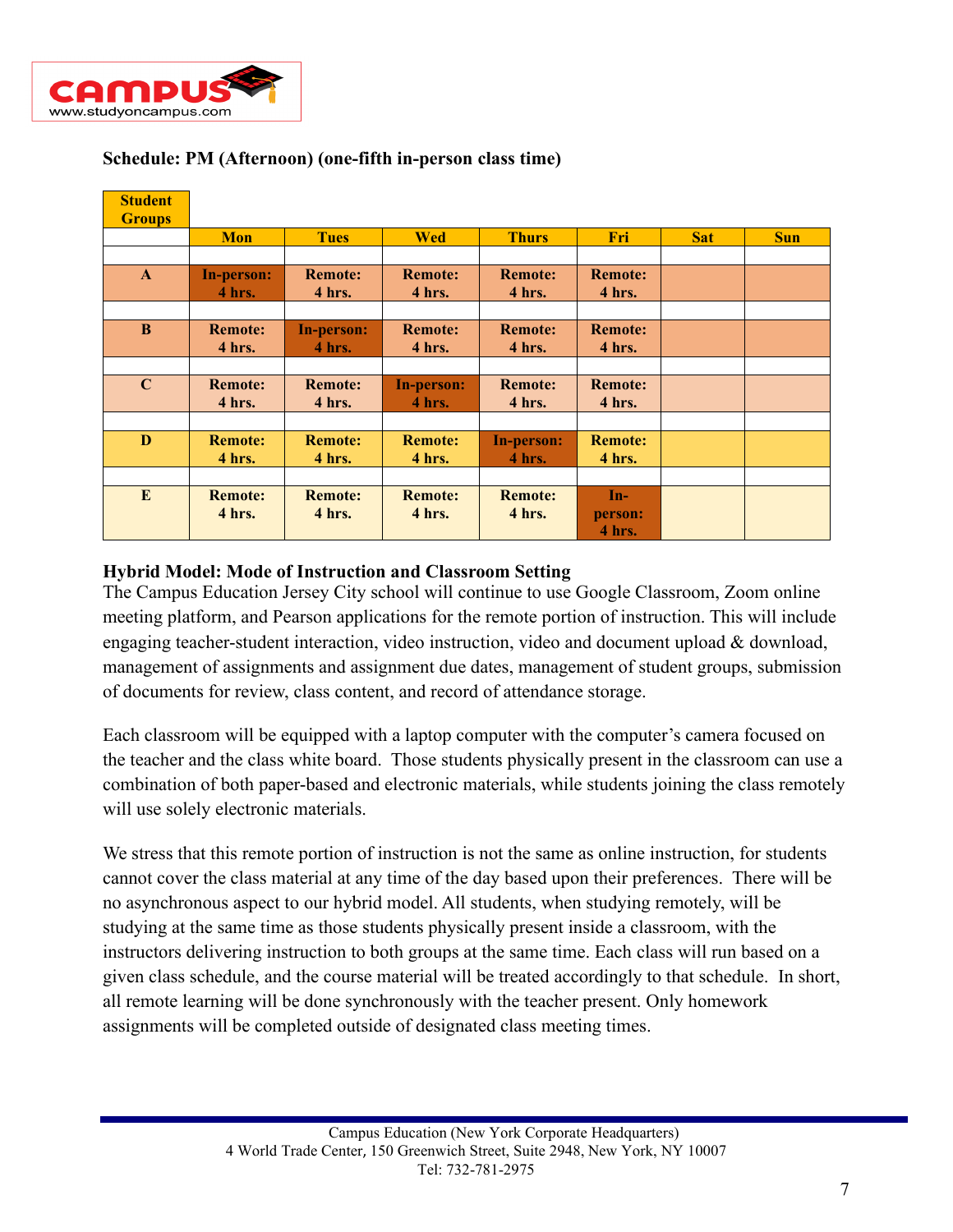

### **Technological Requirements**

The only requirements involved for students for the remote portion of the class are internet access, basic speakers and headphones, and Gmail and Zoom accounts. Faculty members will have access to all these, along with classroom laptop computers, cameras, speakers, audio-visual aids, and Pearson accounts.

Through in-person content delivery teamed with Google, Zoom, and Pearson applications, Campus Education Jersey City teachers will continue to deliver exceptional, accessible, effective, and innovative English language training to their students.

Please see below for an overview of those applications that will be employed for the remote aspect of each class.

### **Google Applications: Overview**

**Google Drive:** Gives teachers and students the ability to work on the same documents simultaneously.

**Google Classroom:** Assignments and student files will be managed here.

**Gmail**: Available for general communication with students and staff, alternate access to Google Hangouts.

**Google Chrome:** Necessary for the navigation and easy access of Google services.

**Zoom Meetings:** Zoom will be employed to provide video instruction to students when studying remotely from home and for documenting the length of time of each class via class-session attendance monitoring.

#### **Classroom Materials**

Since our course curricula rely heavily on Pearson products for instruction, the school will continue to utilize all the course textbook and testing materials that are easily accessible via Pearson's online content page, MyEnglishLab. Students will be provided with access to all the necessary course materials (both paper-based and electronic) by their teachers.

#### **Clocking Time**

Paper-based attendance will be taken by teachers for those students physically present in class. Teachers will provide oversight of remote student class attendance via the Zoom attendance/recordkeeping function whereby Excel files are generated of all Zoom class meetings. Teachers will provide these Zoom attendance files and traditional class rosters to their registrar, ESL Coordinator, or School Director, as the procedure may be at a given branch.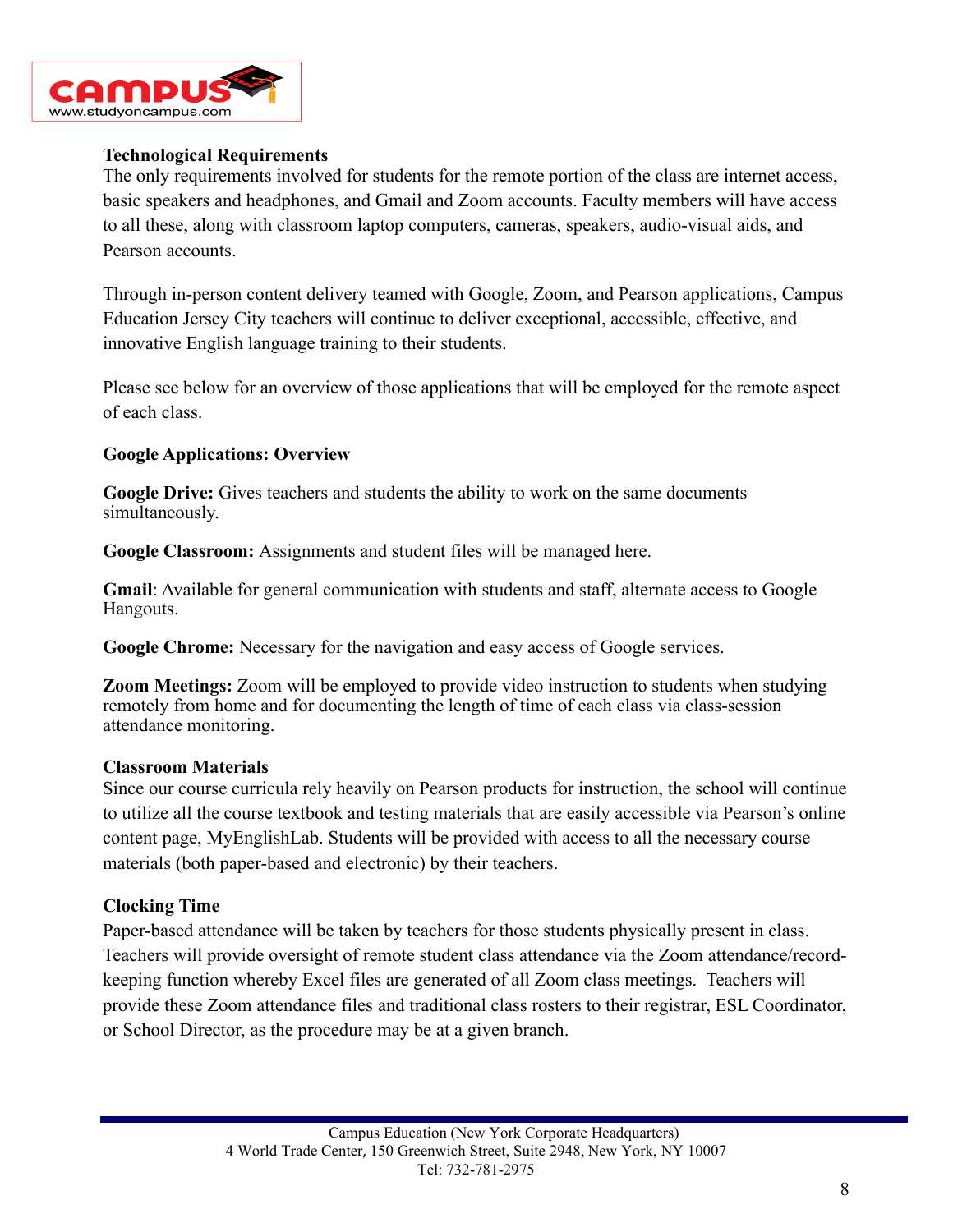

## **Continued Adherence to the Updated 2021 Academic Calendar**

As noted earlier, Campus Education Jersey City adapting a hybrid model of instruction will not affect the 2021 Academic Calendar or the program and course offerings at this location. Only the Class Schedule will be affected by the rotation of in-class and remote learning of different student cohorts. Even then, though, the students' term and module start/end dates will remain the same, as will the number of instructional hours offered to them to complete their courses. In short, students will continue studying 20 hours per week for the full length of a given term and will be placed appropriately based on their linguistic proficiency level.

### **Fall 2021 Instructional Reopening/Restart Plan: Health and Safety Measures Taken for In-Person Instruction**

The following measures will be taken to safeguard the health of all the Campus Education Jersey City students, staff, and faculty members when they are physically present in the school:

### **I. Infection Control**

- At the Campus Education Jersey City school, daily [health screenings](https://www.cdc.gov/coronavirus/2019-ncov/community/guidance-business-response.html) for faculty, staff, students, and visitors will be performed.
- At the Campus Education Jersey City school, admittance to the school facility will not be granted to anyone who feels sick or exhibits symptoms common to COVID-19 (including fever or chills, cough, shortness of breath or difficulty breathing, fatigue, muscle or body aches, headache, new loss of taste or smell, sore throat, congestion or runny nose, nausea or vomiting, and diarrhea).
- The school will immediately send home any staff members or students who begin to feel sick or exhibit symptoms common to COVID-19, and the school will follow recommendations from the Centers for Disease Control and Prevention (CDC) to determine when those individuals may return to the school.

#### **II. Physical Distancing**

- At the Campus Education Jersey City school, school administrators, staff, and faculty members will strictly enforce social distancing in classrooms, workstations, and all other student seating areas through the school.
- Classrooms will be equipped with student desks based on individual classroom size, with student desks spaced six feet apart within each classroom.
- Staff workstations/desks and student seating areas throughout the facility will also be set up to maintain a six-foot distance from one another.

## **III. Cloth Face Coverings**

- At the Campus Education Jersey City school, all faculty, staff, students, and visitors will be required to wear cloth face coverings (and/or plexiglass face shields) whenever in any part of the facility; those persons for whom doing so would pose a health risk will be exempt from this requirement.
- Masks will be made available daily at the school, and detailed information pertaining to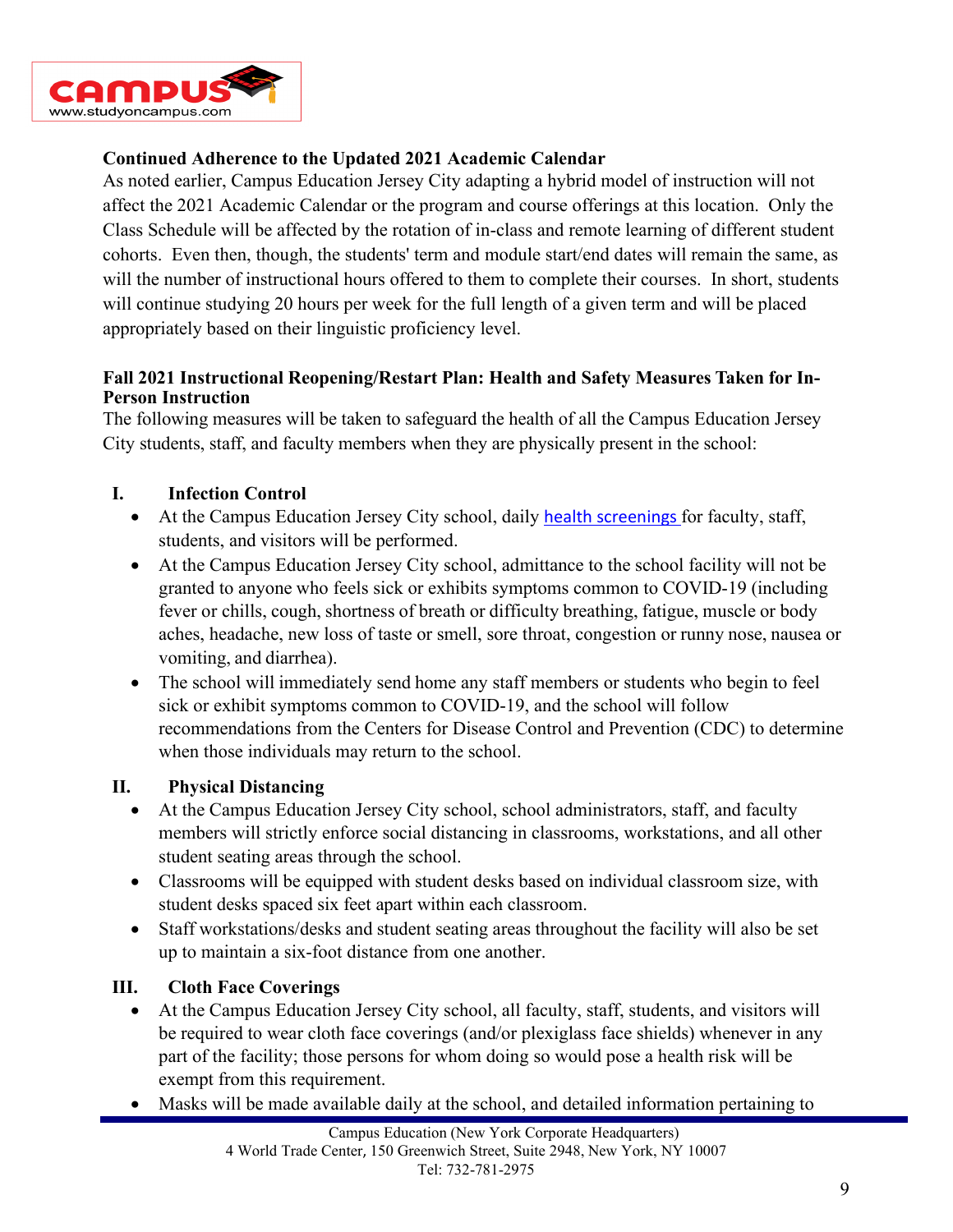

the proper use, removal, and washing of cloth face coverings will be provided to staff and students on an ongoing basis.

### **IV. Cleaning and Disinfection**

- Disinfecting wipes will be made available daily at the Campus Education Jersey City school, and staff and students will be routinely reminded to disinfect all desks and areas with which they have had contact.
- Classrooms and common areas will be cleaned and disinfected after each usage.
- School personnel will disinfect high-touch areas like desktops, light switches, doorknobs, etc. periodically throughout the day.
- Top-to-bottom cleaning of the school facility will be provided daily, and a cleaning log, detailing the dates and times that daily cleanings take place, will be maintained in the office of the School Director.
- The school will abide by the CDC's Reopening Guidance for Cleaning and Disinfecting [Public Spaces,](https://www.cdc.gov/coronavirus/2019-ncov/community/reopen-guidance.html) [Workspaces, Businesses, Schools, and Homes.](https://www.cdc.gov/coronavirus/2019-ncov/community/reopen-guidance.html)
- Additionally, when an individual is suspected or confirmed to have COVID-19, the school will close off areas visited by the ill person, open outside doors and windows and use ventilating fans to increase circulation in the area and wait 24 hours or as long as practical (during which time the facility will not be open to students or staff), and then conduct cleaning and disinfection as directed by the CDC's Cleaning and Disinfection for Community Facilities guidelines.

## **V. Hand Hygiene**

- At the Campus Education Jersey City school, stations with hand sanitizer with 60 percent or more alcohol content will be placed at all building entry points and throughout the facility.
- Hand sanitizer will be made available daily at the school, and staff and students will be routinely reminded to sanitize their hands and to practice good hygiene.
- The school will maintain adequate equipment and supplies for staff and students to wash and sanitize hands periodically.
- Students and staff will be provided with adequate break time to wash hands regularly.

## **VI. Education and Training**

- At the Campus Education Jersey City school, proper training will be regularly provided to staff and students regarding COVID-19, including topics such as sanitization, hand hygiene, and social distancing practices and protocols as a condition for resuming in-person instruction.
- Comprehensive training will be provided to faculty and staff on appropriate sanitization, hygiene, and social distancing standards, and regarding the school's restart plan protocols.
- The Campus Education Jersey City school will display CDC hand hygiene posters and other "[How to Protect Yourself and Others](https://www.cdc.gov/coronavirus/2019-ncov/prevent-getting-sick/prevention.html)" materials in English and other languages, as needed.

#### **VII. Ventilation**

• The Campus Education Jersey City school facilities: Appropriate methods to get fresh air to staff and students via a proper ventilation system are in place. These include: